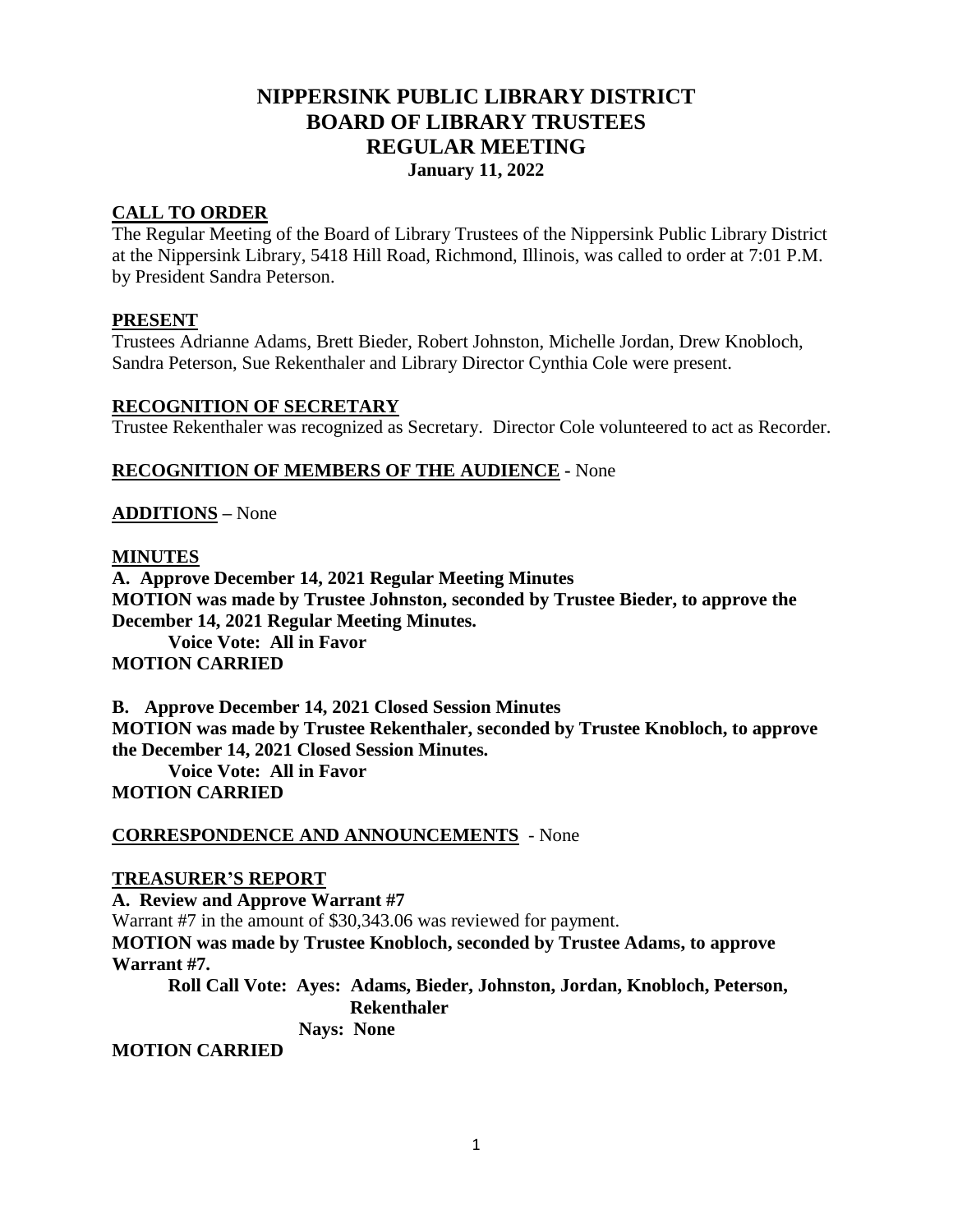## **B. REVIEW MONTHLY BUDGET REPORT**

Director Cole advised that we came in approximately \$15,000 under budget for the month ending December 31, 2021.

## **LIBRARY DIRECTOR'S REPORT**

All items on the agenda are in the Director's Report.

## **COMMITTEE REPORTS** - None

### **NEW BUSINESS** –

**A. Approve Certification of Trustees**

The Certification of Trustees is used to determine who needs to complete a Statement of Economic Interest for 2022.

**MOTION was made by Trustee Adams, seconded by Trustee Knobloch, to accept the Certification of Trustees.**

**Voice Vote: All in Favor MOTION CARRIED**

## **B. Review Closed Session Minutes**

Director Cole advised that we needed to do the required bi-annual review of the Closed Session Minutes to decide whether to keep the minutes closed.

**MOTION was made by Trustee Knobloch, seconded by Trustee Bieder, to keep the Closed Session Minutes closed.**

**Voice Vote: All in Favor MOTION CARRIED**

**C. Review and Approve Revised Policy #321 Public Comment at Library Board Meetings** Attorney Smith advised that we amend the policy to state that the board will not review

anonymous correspondence. Attorney Smith provided the recommended language.

**MOTION was made by Trustee Johnston, seconded by Trustee Adams, so approve Revised Policy #321 Public Comment at Library Board meetings.**

**Voice Vote: 6 Ayes**

**1 Nay**

# **MOTION CARRIED**

## **D. Review and Approve Revised Policy #505 Grievance Procedure Policy**

Director Cole advised that the policy had been amended to focus on the timeliness and specificity of grievances/complaints and added a reminder regarding the appropriate channels for review and resolution. A form was also added to facilitate the process. Upon discussion, some of the language was slightly amended and Director Cole will make the changes as discussed. **MOTION was made by Trustee Adams, seconded by Trustee Jordan, to approve Revised Policy #505 Grievance Procedure Policy.**

**Voice Vote: All in Favor MOTION CARRIED**